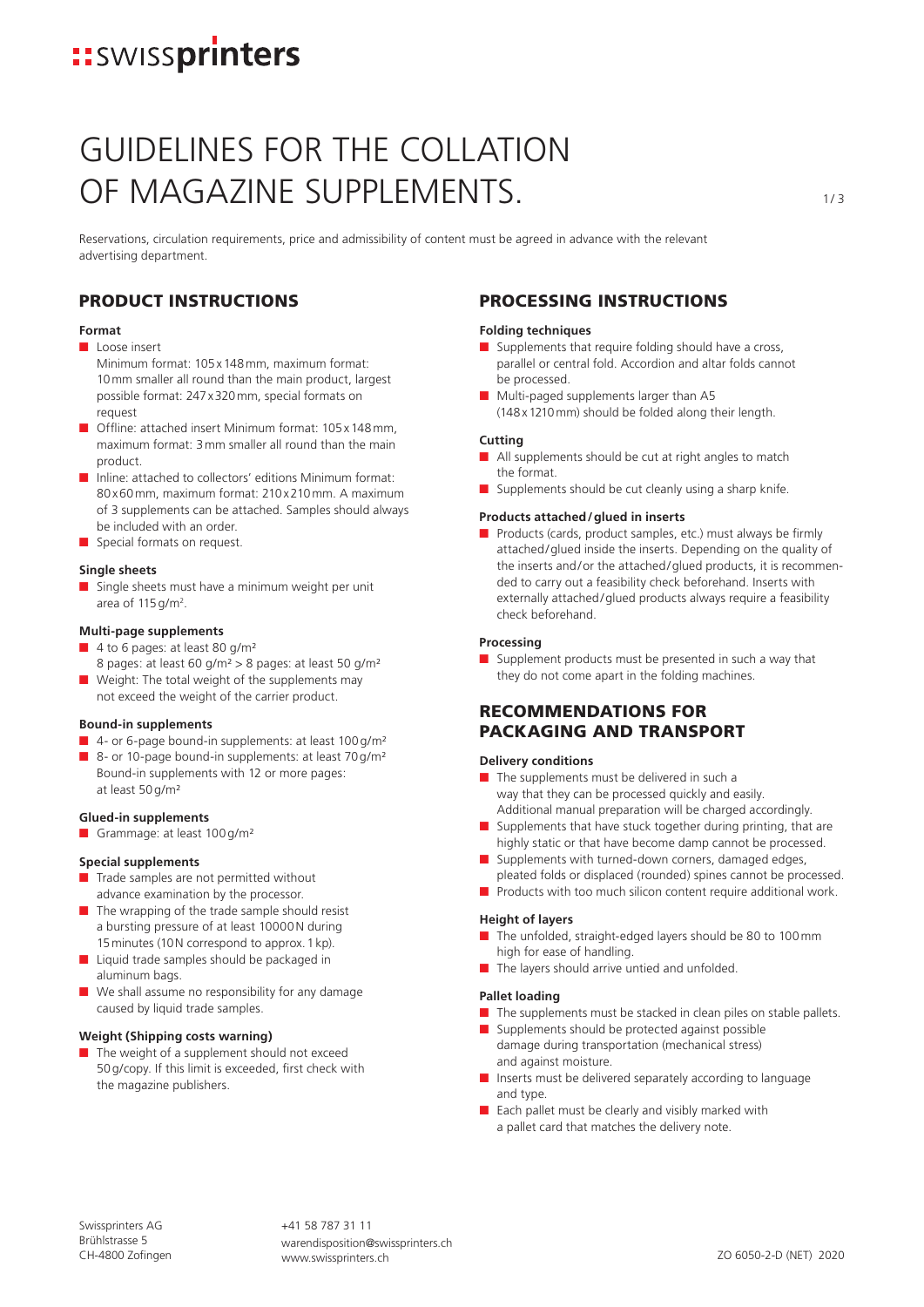## **::**SWISSprinters

## GUIDELINES FOR THE COLLATION OF MAGAZINE SUPPLEMENTS.

## INSTRUCTIONS FOR PROCESSING THE DELIVERY

## **Accompanying paperwork (delivery note)**

- The delivery of supplements must always be accompanied by a correct delivery note, which should contain the following information:
	- The relevant subject and the relevant editions
	- Insertion date or publication date
	- The distribution region for the supplement (entire or partial circulation)
	- Name of the client commissioning the supplement
	- Title of the supplement or article number or subject
	- Sender and recipient
	- Number of pallets
- Total number of supplements delivered
- Additional requirements:
	- The delivery note and pallet card must contain
	- the same text.
	- Space for comments

## **Please note**

- A surplus quantity of at least 3% is required.
- Any supplements surplus to requirements will be destroyed unless specific instructions are given to the contrary.
- Supplements must reach Swissprinters 3 working days before the insertion date.
- There is a charge for the storage of supplements.
- We are not liable for supplements in storag.
- If a supplement cannot be inserted or can only be partially inserted due to an infringement of our guidelines, the client cannot claim compensation. Our generalTerms and Conditions cover all other contingencies.

## DELIVERY ADDRESS

### **Please note**

24-hour advance notification is required for the delivery of enclosures.

Swissprinters AG Brühlstrasse 5, 4800 Zofingen Tel.+41 62 746 3360 warendisposition@swissprinters.ch